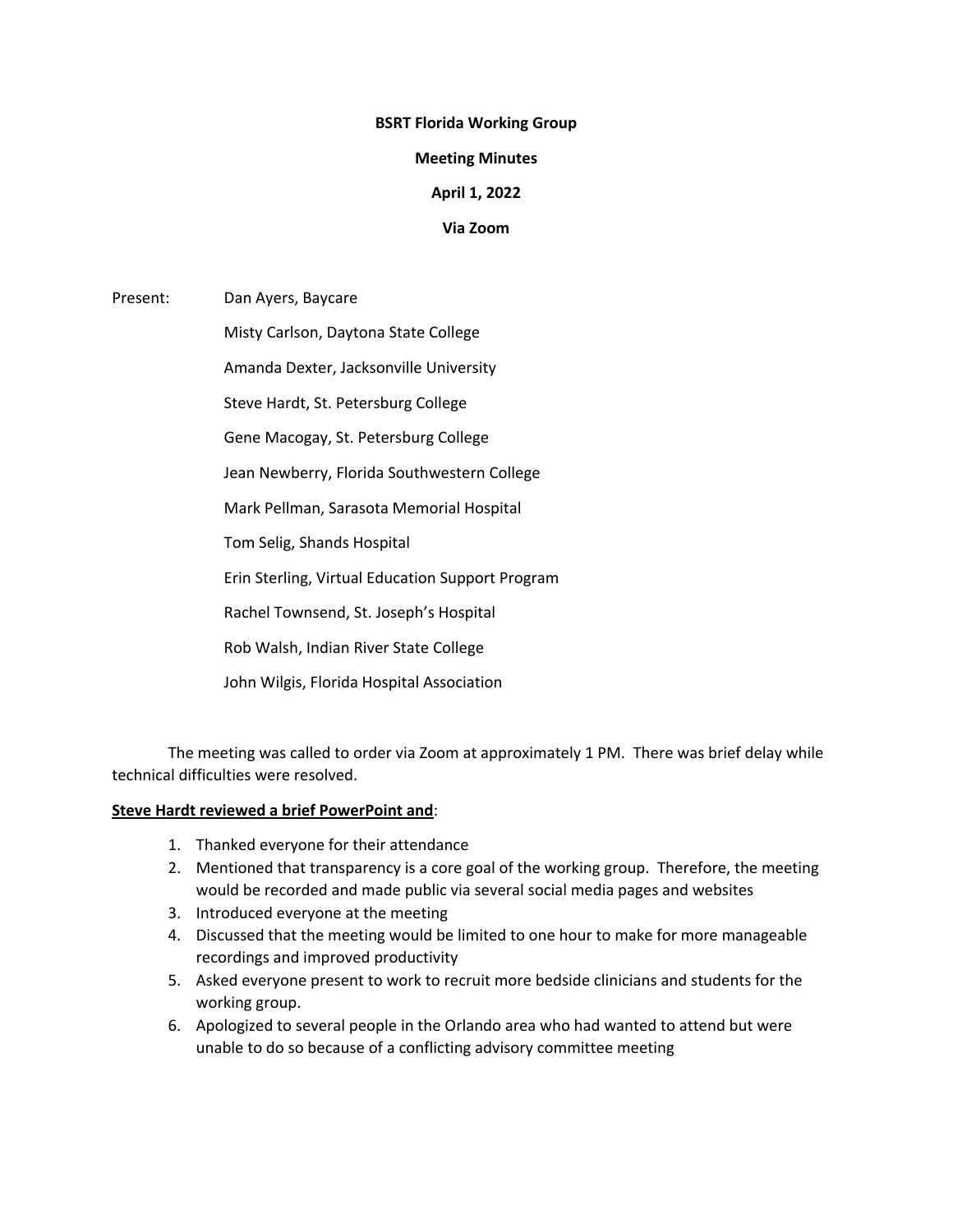- 7. Clarified that the degree commonly referred to as the Bachelor of Science in Respiratory Therapy (BSRT) degree is technically the Bachelor of Science in Cardiopulmonary Science (BSCS degree) in Florida. The Florida Department of Education (FDOE) CIP code for the degree is 51.0908
- 8. Requested that while there is understandably much interest in the Advanced Practice Respiratory Therapist (APRT), the APRT should be addressed as a separate discussion. It was suggested that once this working group's goals were achieved, a second working group to discuss the APRT could be formed
- 9. Reviewed a listing of the 11 colleges and universities in Florida offering, or planning to offer, some type of respiratory baccalaureate degree was reviewed. It was stipulated that the availability of respiratory baccalaureate programs is not an issue in Florida
- 10. Discussed that the goal of the working group was to produce a white paper, like California white paper on the topic, that could be used to create a record of the working group's progress, inform practitioners, provide guidance to schools, and help schools interested in developing a BSRT obtain the necessary approvals. A white paper would also be necessary if the working group recommends changes to the state's Respiratory Care Practices Act, and could also be used to update interested parties in other states on the efforts of the working group
- 11. Acknowledged the contributions and/or input of others toward this effort, including, but not limited to, the Florida Society of Respiratory Care (FSRC), the Coalition for Baccalaureate and Graduate Respiratory Education (CoBGRTE), Steve Smith of the New York Society of Respiratory Care, Ray Hernandez and Wayne Walls of the California Society of Respiratory Care, Doug Masini of Mercer University, Chris Russian of Texas State, and John Wilgis of the Florida Hospital Association
- 12. The status of the New York Society for Respiratory Care efforts toward a bill requiring the BSRT as entry level was briefly reviewed
- 13. The California Society of Respiratory Care's position statement on the Education Requirements for Respiratory Care Practitioners was briefly reviewed
- 14. The mission of the working group was summarized as
	- a. Educating practitioners in Florida on the issues related to the respiratory baccalaureate
	- b. Creating a listing of requirements that proposed plan should attempt to meet
	- c. Recommending solutions
	- d. Drafting a whitepaper on its recommendations

# **Open discussion ensued and the following topics were discussed:**

Any plan should avoid a delay between the end of clinical rotations and the student's graduation. For example, students should not have their clinical education during the first two years and then graduate two years later, as this would make them "rusty" clinically, and make the transition from the classroom to the bedside more difficult

The question was raised whether those who hold Associate of Science (AS) degrees would be required to obtain the Bachelor of Science in Respiratory Care (BSRT) degrees to continue to practice. It was generally agreed that any plan would allow AS level RTs to be "grandfathered" in. The term "grandfathered" was explained as being allowed to continue their practice as licensed without being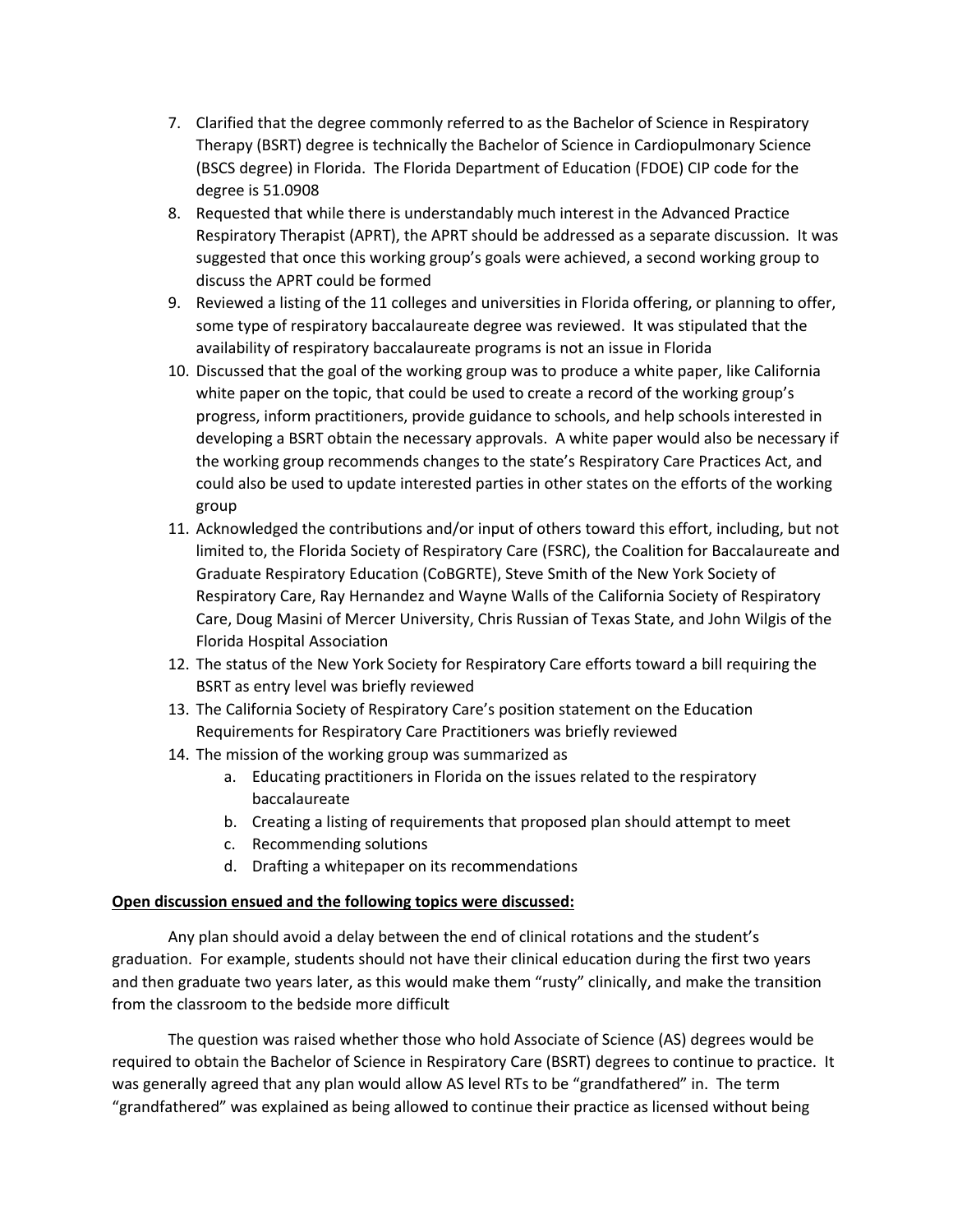forced to obtain the BSRT. Employers could eventually require a BSRT (like some employers currently require an RRT) but this would be an employer mandate only. It was also noted that with the current shortage of practitioners makes this unlikely at this time.

Due to the current dramatic shortage of practitioners any solution proposed could not reduce the number of available practitioners.

Two main options were then discussed - the BSRT as entry level (requiring all graduates to hold a BSRT degree before obtaining licensure as an RRT) or creating an additional level of licensure for RRTs who hold a BSRT degree. This would make three levels of licensure – CRTs, "AS RRTs", and "BSRTs" (tiered licensure).

The option of a new additional level of licensure for BSRTs (tiered licensure) has the advantage of not interrupting the flow of available RTs and creates a baseline for the future. It may also set the stage in the future for the APRT.

It was agreed that requiring the BSRT as entry level may cause a decrease in applications to AS level RT educational programs.

The value of Perkins funding to AS level RRT educational programs was discussed. Perkins funds are given to AS RT educational programs to purchase capital equipment. Tiered licensure would allow programs to maintain these Perkins funds. The program directors each mentioned that their programs rely on Perkins funding, and many receive tens or even hundreds of thousands of dollars each year in Perkins funding.

If a hospital had most therapists at the BSRT level, they may be eligible to apply for fee for service reimbursement from the Centers for Medicare and Medicaid Services (CMS).

No language should be included in any proposal to phase out any level of practice, as that may make it difficult to make changes to the practice act.

The role of market driven solutions was also discussed, such as magnet status driving nurses toward the nursing baccalaureate.

It was agreed there was room for all levels of practice, CRTs, RRTs, BSRT, and graduate level RTs

It was proposed that moving toward the BSRT as entry level may attract a different level of students to the profession, and there may be students who would prefer to enter a profession where minimum entry level was the baccalaureate

It was asked if there was any data dealing with the number of therapists who go into the profession as a "steppingstone" to another profession. Such data was not immediately available. It was also asked if we have any data on the number of current therapists have baccalaureate degrees. Gene Macogay researched this topic online as the meeting continued.

This discussion turned to therapists who have baccalaureate degrees in something other than respiratory care. The solution of using post baccalaureate certificates for those with baccalaureate degrees in fields other than respiratory care was discussed.